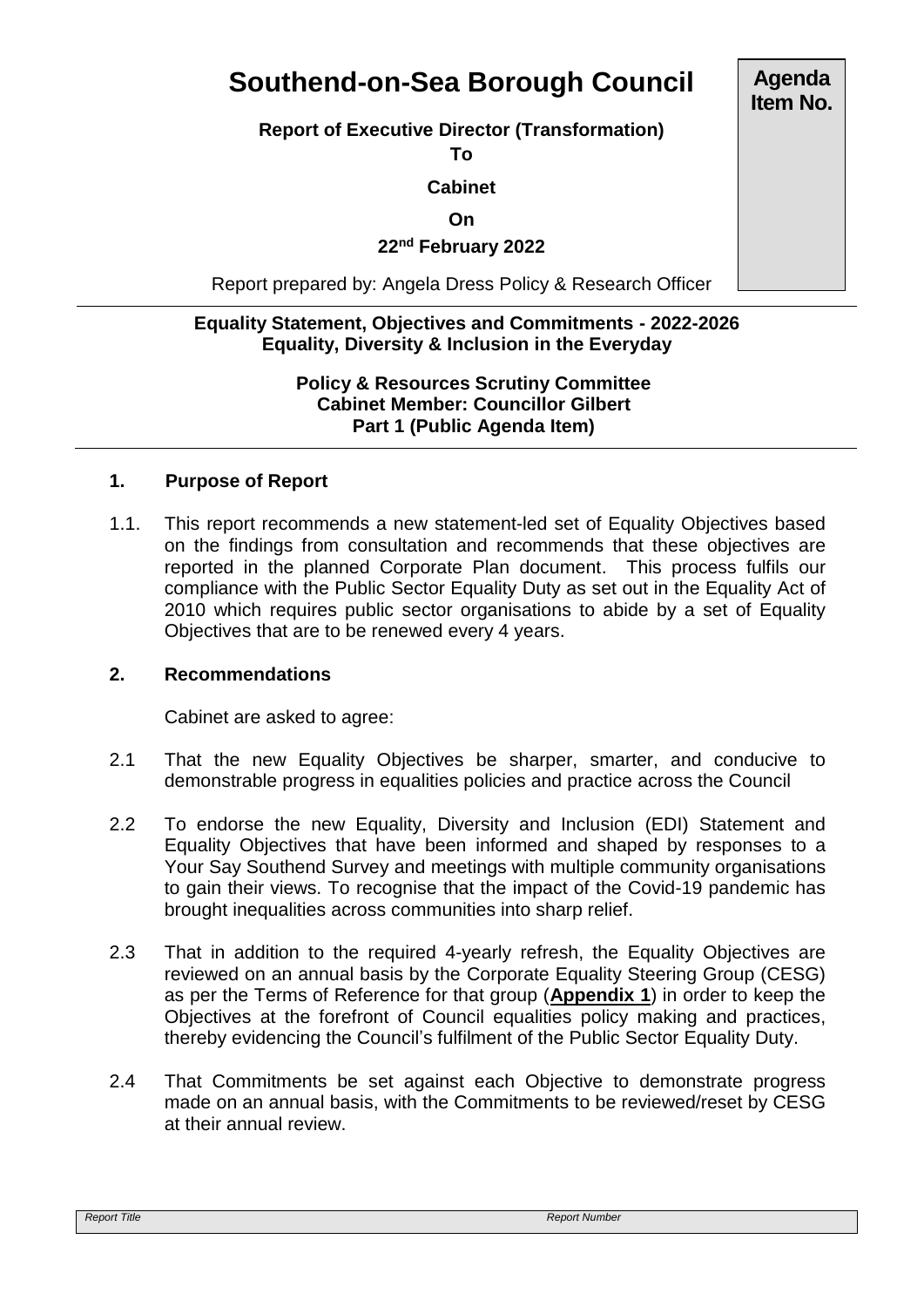- 2.5 That the Equality Objectives be referenced in the Corporate Plan with the intention that the Council will be reporting on its performance against the new Equality Objectives.
- 2.6 This process is seen as foundational and iterative to demonstrate the scale of our ambition across the 4-year period prior to the renewal of the Objectives in 2026.

## **3. Background**

- 3.1 The Equality Duty requires that the organisation must have due regard for the need to eliminate unlawful discrimination, harassment, and victimisation for those who have a protected characteristic. The 9 protected characteristics are:
	- age
	- disability (including those associated with disabled people, i.e. carers)
	- **gender reassignment**
	- marriage and civil partnership
	- **Performancy and maternity**
	- **Trace (including ethnic or national origins, colour, or nationality)**
	- **religion or belief (including no religion or belief)**
	- sex
	- sexual orientation

An additional three characteristics have been added by SBC:

- **Looked after Children**
- Socio-Economic status
- **Intersectionality**
- 3.2 The Equality Objectives at Southend Borough Council were last renewed in 2017, and currently say:
	- Our workforce feels valued, respected and is reflective of the diverse communities it serves.
	- We continue to improve outcomes for all (including vulnerable people and marginalised) communities by ensuring services are fully accessible and responsive to differing needs of service users.
	- **Partnership working helps to support our aims and vision along with the** objectives of Southend Partnerships to improve the quality of life, prosperity and life chances for people in the Borough.
	- The diversity of Southend is celebrated, and the Borough is an increasingly cohesive place where people from all communities get on well
- 3.3 In November 2021, a survey was launched to ask residents and staff what they considered where the priority equality issues. In addition, various conversations took place with protected characteristic groups to understand more about their equality, diversity, and inclusion issues. This information is summarised below and has informed the new EDI Statement and recommended Equality Objectives.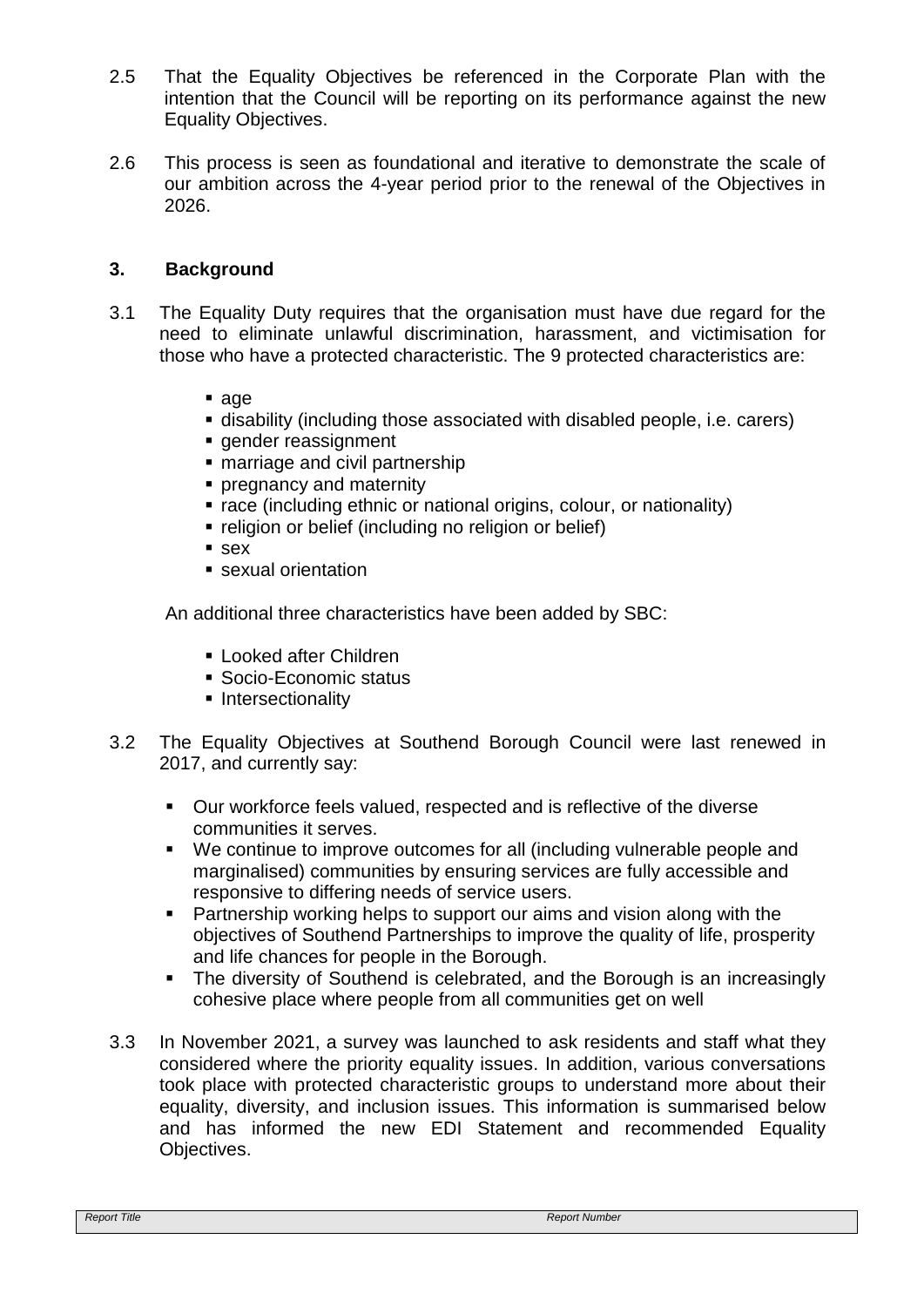## **4. The Survey**

- 4.1 A survey was run on the Your Say Southend (YSS) platform, going live on November 19<sup>th</sup>, 2021, and closing on January 3<sup>rd</sup> 2022. This can be found at **Appendix 2**.
- 4.2 The survey was promoted to staff via internal comms (Intranet, Snapshot comms emails) and Views on Sea pieces from the Chief Executive and the Policy team. In addition, specific communications reached out to staff forums and Councillors.
- 4.3 Externally the survey was promoted via social media and advertised in local libraries. It was included in the SAVS newsletter and A Better Start Southend comms.
- 4.4 There were 117 respondents, 55.2% of these were Southend Borough Council Employees. Full respondent demography can be seen in **Appendix 3**. Key points are summarised below.
- 4.5 The survey asked respondents to rank the importance of a range of equalities issues across the following areas:
	- **Workforce**
	- Access to Services
	- Cohesive Community

#### **4.6 Survey Results:**

**Workforce:** Top 3 priorities are:

- Mental Health Support- 26.61%
- Racial Equality  $-22.02\%$
- Disability 22.%

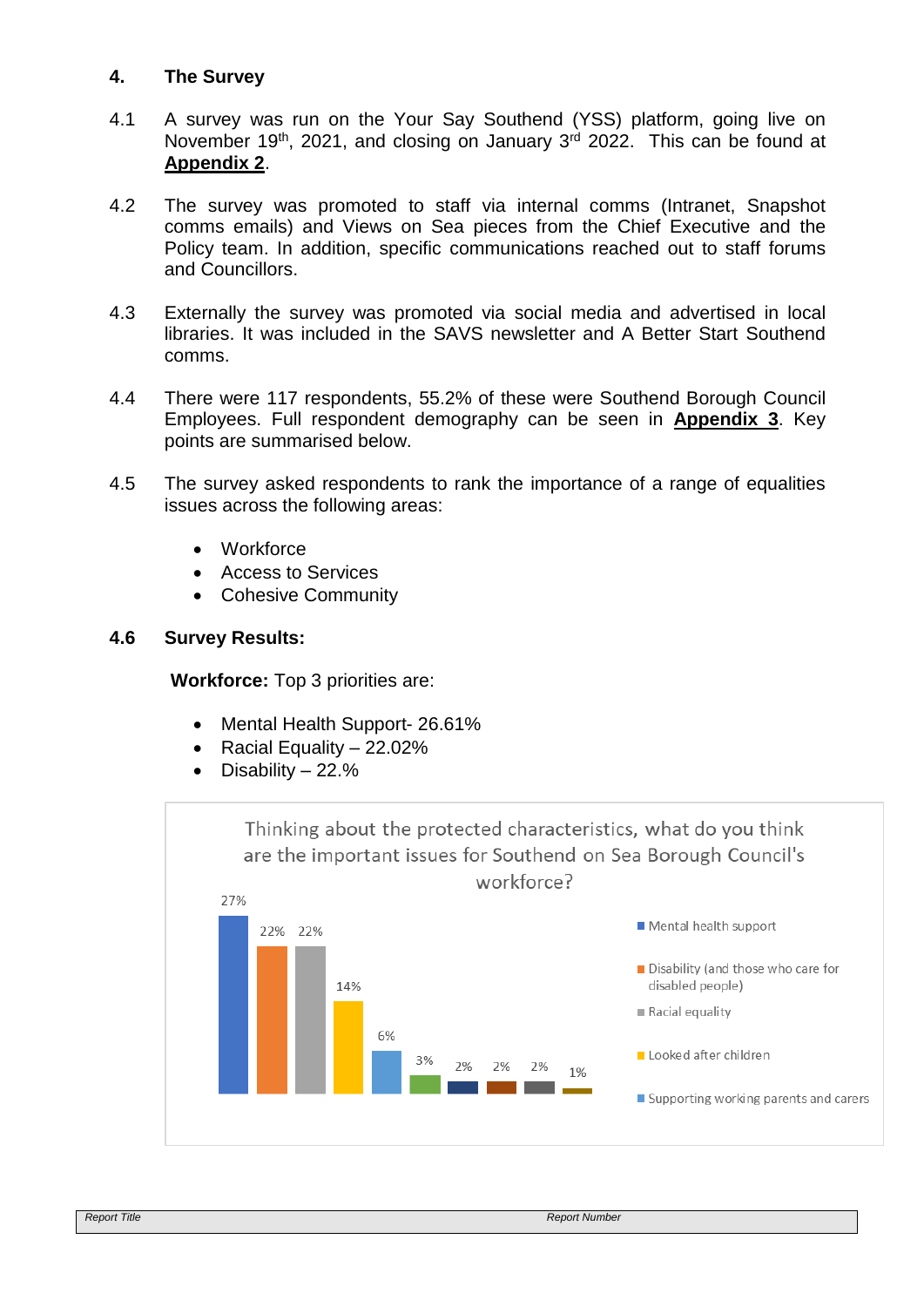# 4.7 **Access to Services:** Top 3 priorities are:

- Working with people from the groups of protected characteristics to design and co-produce services – 49.5%
- Physical Accessibility 15.3%
- Digital Accessibility 14.4%



# 4.8 **Cohesive Community:** The top 4 priorities are:

- Celebrating Diversity (e.g. Black History Month, Pride, Holocaust Memorial Day) -16.2%
- Youth Support Services & Activities 14.4%
- Hate Crime Support 13.5%
- Initiatives that Oppose Violence against Women and Girls 13.5%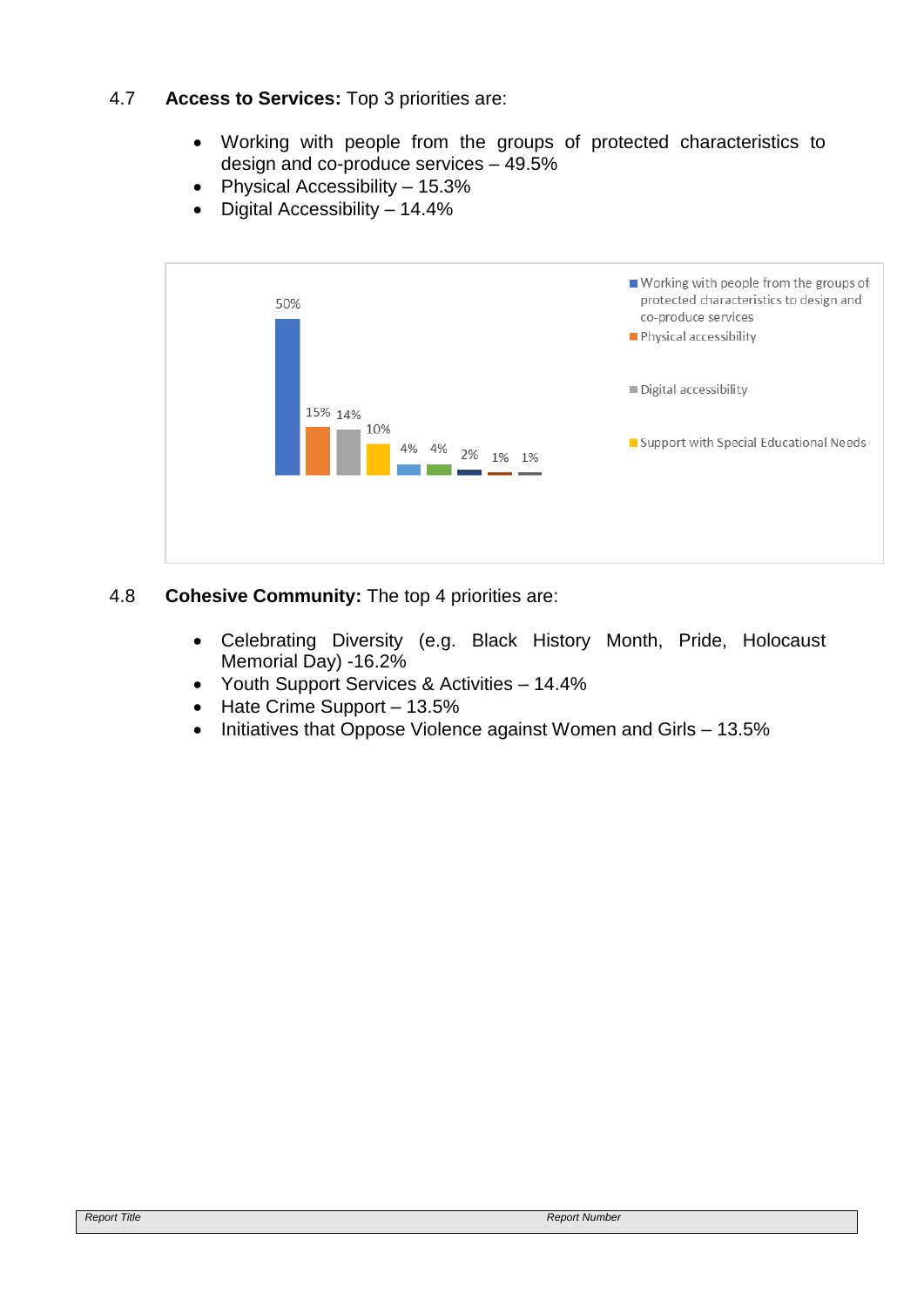

# **5. Local Community Organisations**

- 5.1 In addition to the survey, several local community organisations were contacted to hold discussions to capture their views, including:
	- A Better Start Southend
	- Pride
	- Youth Pride
	- Transpire
	- Age Concern
	- Southend Care
	- Southend Carers
	- Southend YMCA
	- Southend Citizen's Advice Bureau
	- South Essex Homes

A full list of all organisations contacted can be found in **Appendix 4**.

- 5.2 The meetings provided an opportunity to listen to the views of local community grass roots organisations around the equalities agenda. A number of key themes emerged as listed below: (Full meeting notes can be found in **Appendix 5**).
	- Concerns across the board that this was a "tick-box" exercise for the Councils and that nothing would come of it.
	- Accessibility of Services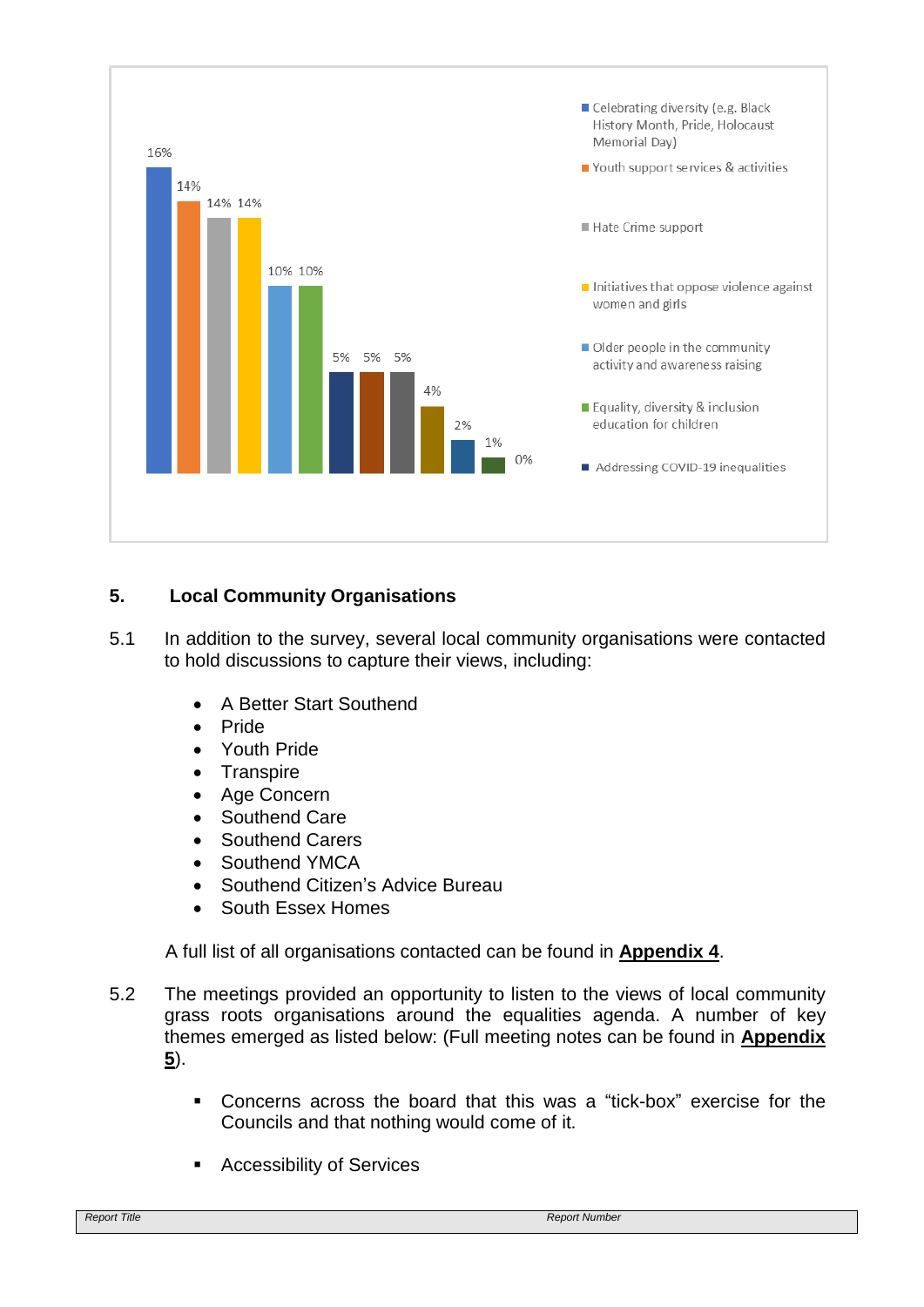- Digital Literacy
- Need for universal and targeted services
- Services should be person-centred and flexible
- Value of Diversity should be recognised
- LA to recognise its leadership role in EDI
- Importance of lived experience in co-production
- Where to go in Southend for help with EDI issues Need to Lead and publicise/signpost
- Importance of partnership working and the need for more holistic/systemic approaches
- Around age sense that both the young and the elderly are "invisible"

# **6. SBC EDI Statement and new Objectives**

6.1 A statement has been written alongside the Equality Objectives in order to capture the range of views expressed by both the survey and the meetings with stakeholders. This approach enables the objectives themselves to be smarter and the opportunity to detail tangible and specific activity which will take place to meet them: our commitments.

# 6.2 **EDI Statement:**

*Southend on Sea Borough/City Council is committed to ensuring the principles of Equality, Diversity, and Inclusion (EDI) are embedded into the everyday lives of its workforce and residents, bringing policies to life and bringing EDI into sharper focus. The Council strives for accessible services to be delivered in a systemic way with compassion, dignity, and respect, in line with our Values and Behaviours.*

*The Council actively celebrates the value that a diversity of perspectives brings, and we proactively seek common goals that connect and unify us all – together we are stronger.*

*As an inclusive Local Authority, we welcome the opportunity to work with residents from all groups of protected characteristics to design, co-produce and deliver services that work for all. Collaborative, partnership working is the way to achieve this.*

*We are Working to Make Lives Better.*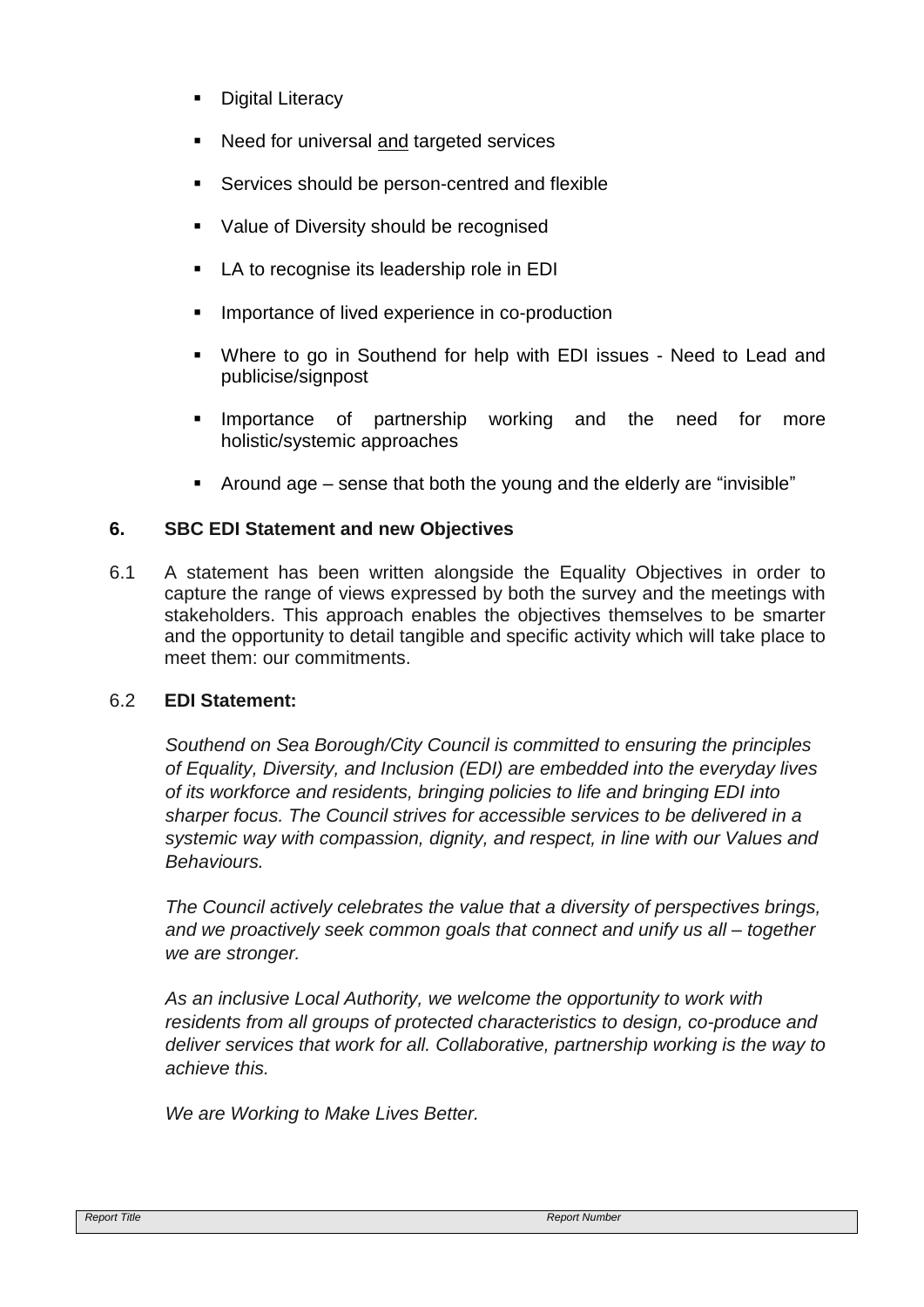# **7. Objectives:**

**Workforce** – To support and enhance resilience in a workforce that is representative of our communities

# **Commitment** 2022-23

- Example: Role of Mental Health First Aiders to be highlighted and promoted.
- Example: Staff training around Equality, Diversity and Inclusion will be strengthened to raise awareness and enhance service delivery.

**Access to Services** – To provide support in accessing services for all, accommodating diverse needs, and promoting inclusion at all levels, including a developed digital literacy offer.

# **Commitment**: 2022-23

 Example: Refreshed Equality Analysis programme to aid the embedding of Equality, Diversity and Inclusion issues into Council Policy making

**Cohesive Community** – To raise awareness of the richness in diversity, by celebrating our communities' differences and what unites us.

# **Commitment**: 2022-23

 Example: Promote the Community Investment Fund and Community Grants, Community Builders and Asset-based Community Development

**Partnership Working –** To seek opportunities to co-produce, co-design and to bring lived experience into policy making, strategy development and implementation/service delivery

# **Commitment**: 2022-23

Example: Implementation of Street Prostitution Strategy for women

# **8. Accountability**

- 8.1 The embedding of Equality, Diversity and Inclusion (EDI) into all Council processes, will be strengthened in the following ways:
	- A quarterly EDI Newsletter to be circulated, updating staff on all EDI-related projects across the Council
	- Spotlight on Equality, Diversity and Inclusion to be incorporated into quarterly Health Check
	- **Included as a standing item update on agendas for Departmental Management** and Corporate Management Teams meetings on a quarterly basis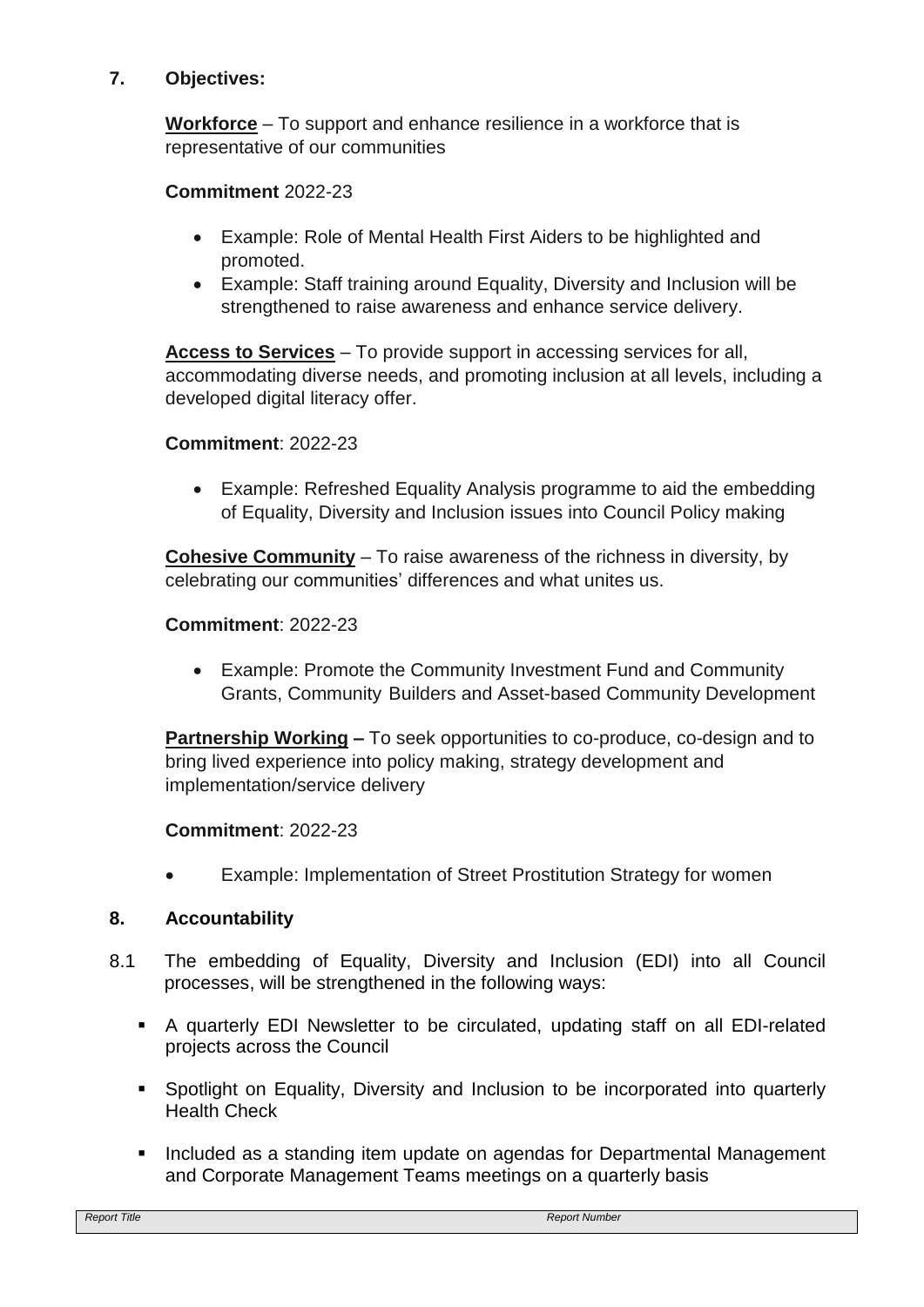- **Included as a standing item update on Cabinet Agendas**
- **Commitments for each Objective to be renewed on an annual basis by CESG,** creating a dynamic and agile process whereby progress against each Objective can be measured. Annual reset of Commitments to be approved by Cabinet.

# **10. Corporate Implications**

- 10.1 Contribution to the Southend 2050 Road Map Links with: Active and Involved – Community Cohesion Opportunity and Prosperity – equality of opportunity for all Connected and Smart – importance of Digital Literacy
- 10.2 Financial Implications None at this time.
- 10.3 Legal Implications Demonstrates compliance with Public Sector Equality Duty Act of 2010
- 10.4 People Implications None at this time.
- 10.5 Property Implications None.
- 10.6 Consultation As described above.
- 10.7 Equalities and Diversity Implications-Equality Analysis to follow.
- 10.8 Risk Assessment None at this time.
- 10.9 Value for Money
- 10.10 Community Safety Implications
- 10.11 Environmental Impact

# **11. Background Papers**

There are no background papers to this report.